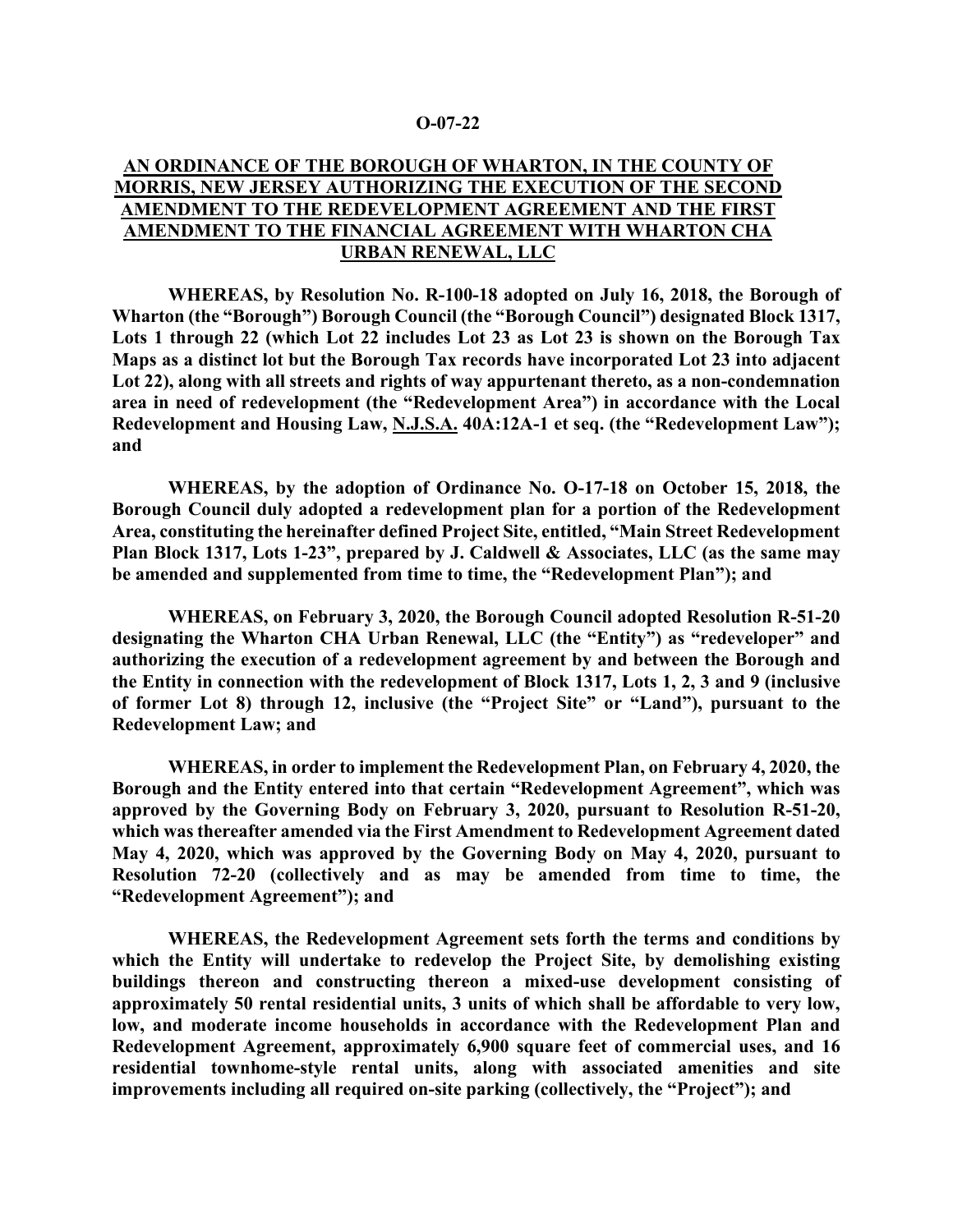**WHEREAS, in order to improve the feasibility of the Project, the Entity applied to the Governing Body for a long-term tax exemption pursuant to the Long-Term Tax Exemption Law, N.J.S.A. 40A:20-1 et seq. (the "Exemption Law"); and**

**WHEREAS, in accordance with the Exemption Law, the Parties entered into a financial agreement dated April 2, 2020, which was authorized by Ordinance No. 05-20 adopted by the Governing Body on March 9, 2020 (the "Financial Agreement"); and**

**WHEREAS, the Parties determined that former Lot 8 is included in Lot 7 and not in Lot 9 as originally thought, therefore former Lot 8 should not be included as part of the Project Site or Land; and**

**WHEREAS, the Parties desire to amend the Redevelopment Agreement to eliminate reference to former Lot 8 (the "Second Amendment to the Redevelopment Agreement") and amend the Financial Agreement to eliminate reference to former Lot 8 and to provide for a land tax exemption for the residential portion of the Project (the "First Amendment to the Financial Agreement"); and**

**WHEREAS, the Borough Council desires to adopt the Second Amendment to the Redevelopment Agreement and the First Amendment to the Financial Agreement.**

**NOW THEREFORE, BE IT ORDAINED BY THE BOROUGH COUNCIL OF THE BOROUGH OF WHARTON, IN THE COUNTY OF MORRIS, NEW JERSEY, AS FOLLOWS:**

**1. The aforementioned recitals hereof are incorporated herein as though set forth at length.**

**2. The Mayor is hereby authorized and directed to execute the Second Amendment to the Redevelopment Agreement, substantially in the form attached hereto as Exhibit A, together with such additions, deletions, and other modifications deemed necessary upon consultation with counsel to the Borough and other appropriate professionals, and prepare, amend, or execute any other agreements necessary to effectuate this ordinance, subject to modification or revisions as deemed necessary and appropriate.**

**3. The Mayor is hereby authorized and directed to execute the First Amendment to the Financial Agreement, substantially in the form attached hereto as Exhibit B, together with such additions, deletions, and other modifications deemed necessary upon consultation with counsel to the Borough and other appropriate professionals, and prepare, amend, or execute any other agreements necessary to effectuate this ordinance, subject to modification or revisions as deemed necessary and appropriate.**

**4. The Clerk of the Borough is hereby authorized and directed, upon execution of the Second Amendment to the Redevelopment Agreement and the First Amendment to**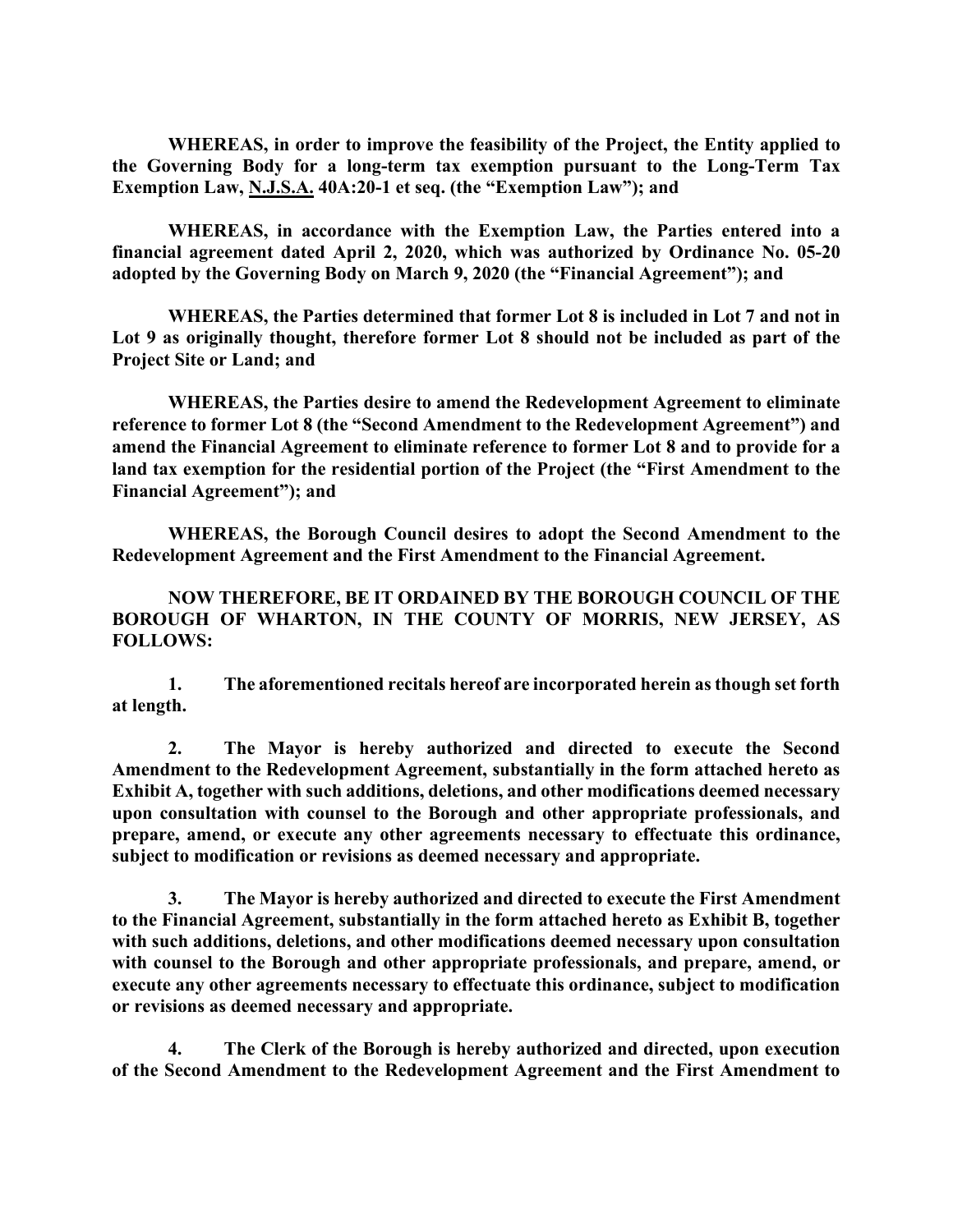**the Financial Agreement by the Mayor, to attest to the signature of the Mayor and to affix the corporate seal of the Borough upon such document.**

**5. The Borough Clerk shall file certified copies of this ordinance and the Amendment to the Financial Agreement with the Tax Assessor of the Borough in accordance with Section 12 of the Exemption Law.**

**6. In accordance with Section 12 of the Exemption Law, within ten (10) calendar days following the later of the effective date of this Ordinance or the execution of the Amendment to the Financial Agreement by the Entity, the Borough Clerk shall transmit a certified copy of this Ordinance and the First Amendment to the Financial Agreement to the chief financial officer of Morris County and to the Morris County Counsel for informational purposes.**

**7. The Mayor and Borough Clerk are hereby authorized to take such action and to execute such other documents, on behalf of the Borough, in consultation with Borough counsel and other appropriate professionals, as is necessary to effectuate the terms of the Redevelopment Agreement and Financial Agreement.**

**8. If any part of this Ordinance shall be deemed invalid, such part(s) shall be severed and the invalidity thereby shall not affect the remaining parts of this Ordinance.**

**9. This Ordinance shall take effect in accordance with applicable laws.**

**First Reading: March 14, 2022 Second Reading: April 25, 2022**

**ATTEST: BOROUGH OF WHARTON**

**Borough Clerk MAYOR**

**\_\_\_\_\_\_\_\_\_\_\_\_\_\_\_\_\_\_\_\_\_\_\_\_\_\_\_\_ \_\_\_\_\_\_\_\_\_\_\_\_\_\_\_\_\_\_\_\_\_\_\_\_\_\_\_\_\_\_\_ Gabrielle Evangelista, WILLIAM J. CHEGWIDDEN,**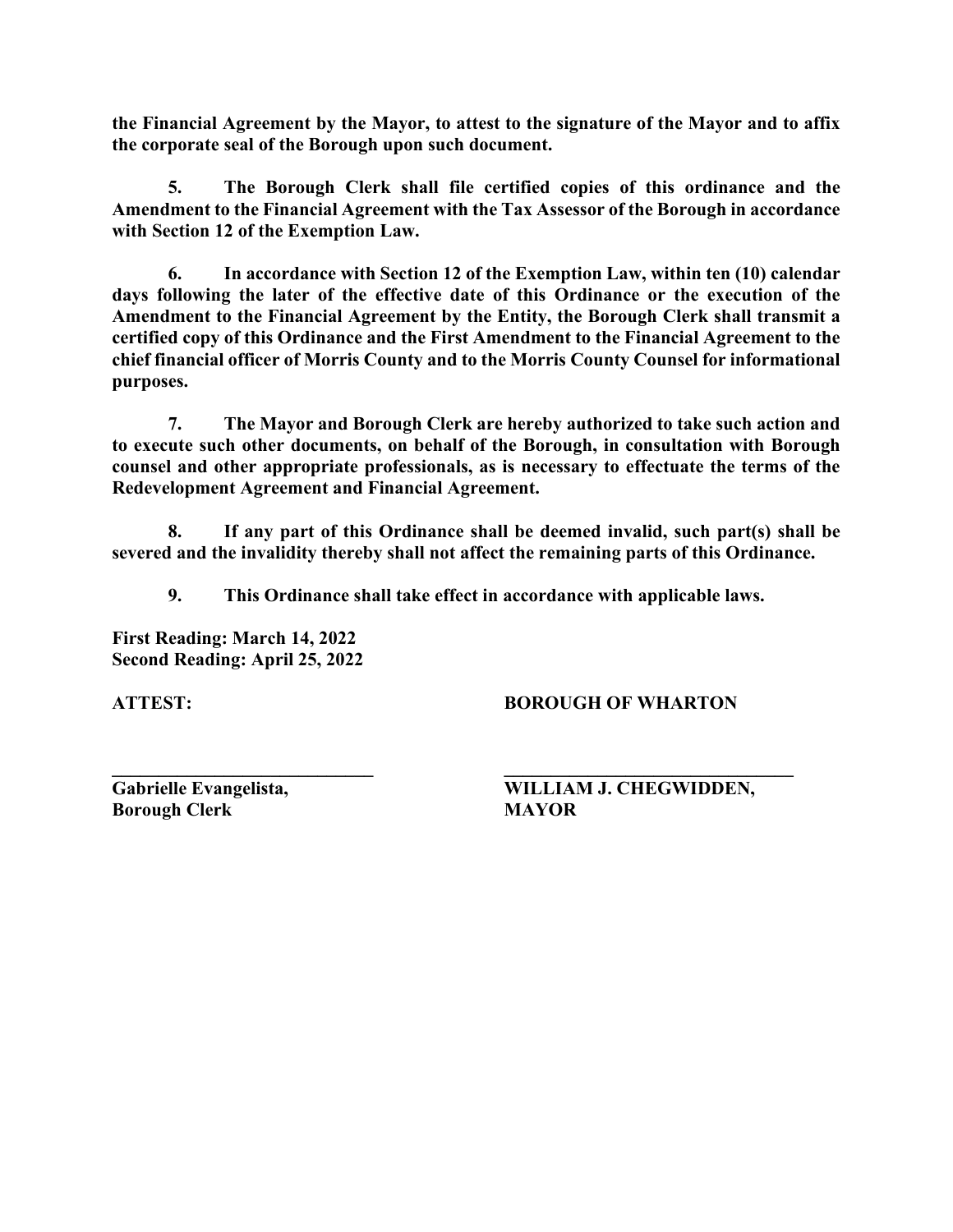## **Exhibit A**

**Second Amendment to the Redevelopment Agreement**